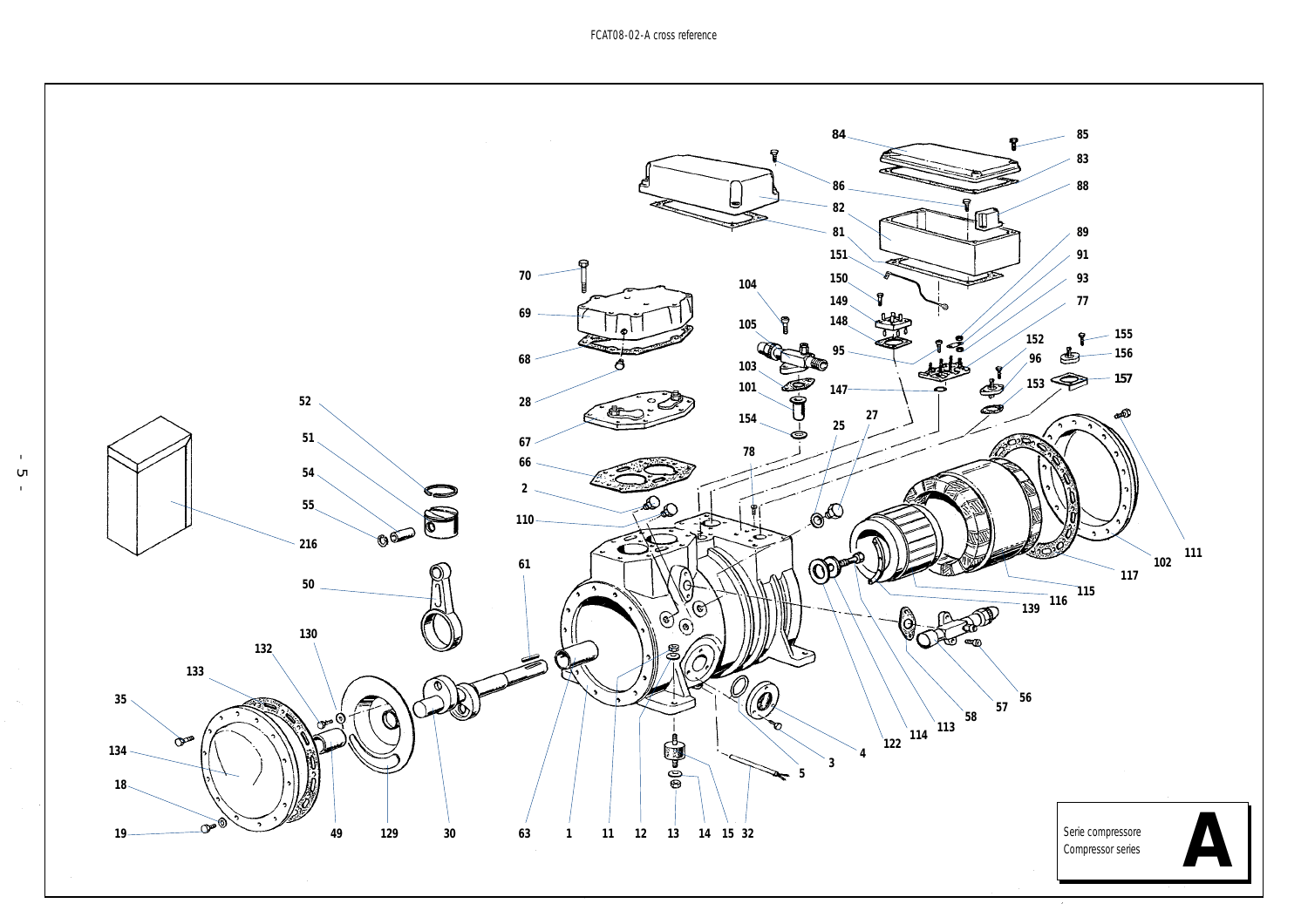FCAT08-02-A cross reference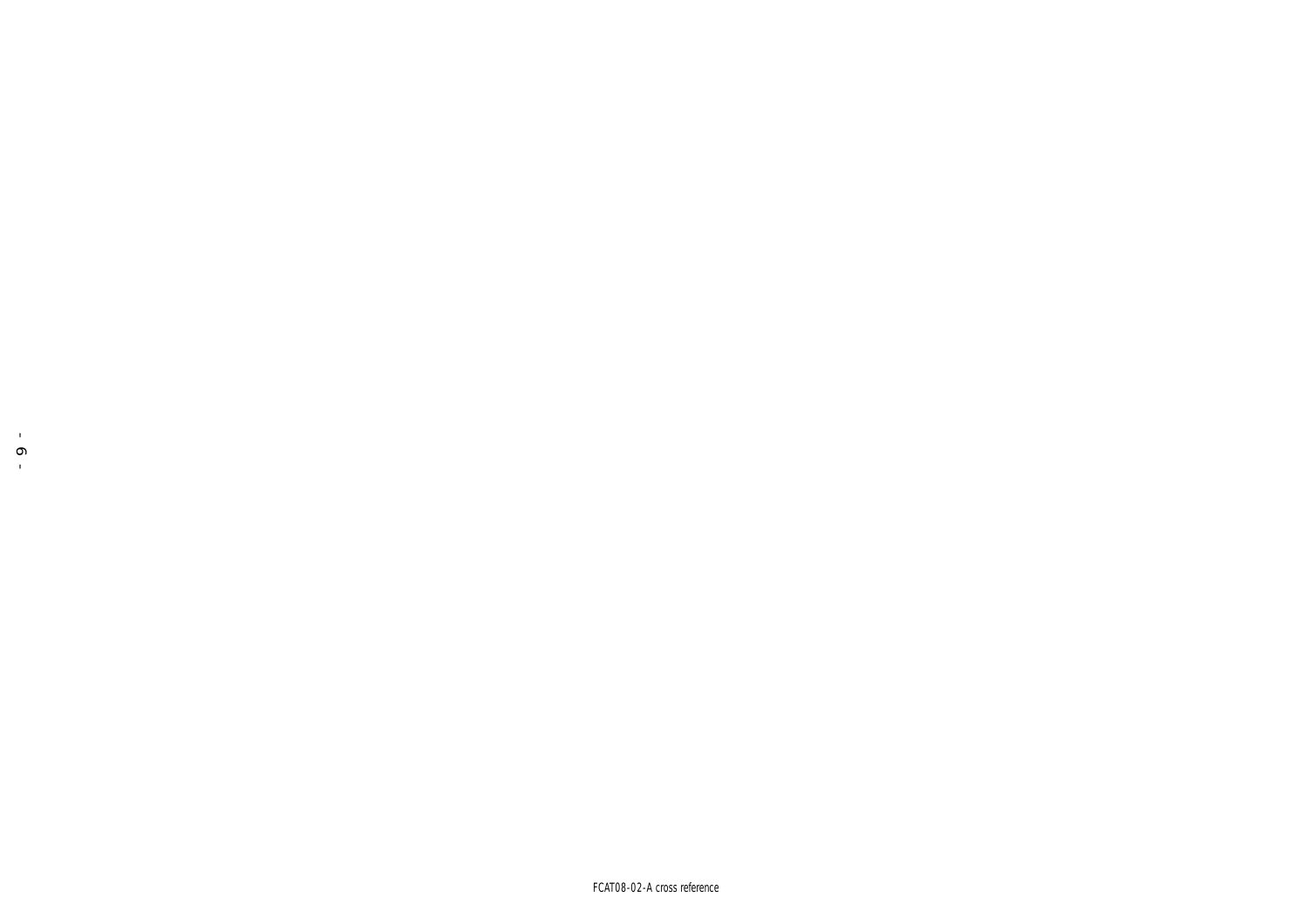| rif.<br>ref. | descrizione                        | description                       |               | codice precedente<br>previous code | codice attuale<br>current code | $\begin{array}{l} \textbf{A}0.54 \, \textbf{N} \\ \textbf{A}0.55 \, \textbf{N} \\ \textbf{A}0.75 \, \textbf{N} \\ \textbf{A}0.76 \, \textbf{N} \\ \textbf{A}16 \, \textbf{N} \\ \textbf{A}16 \, \textbf{N} \\ \textbf{A}15 \, \textbf{N} \\ \textbf{A}15 \, \textbf{N} \\ \textbf{A}15 \, \textbf{N} \\ \textbf{A}15 \, \textbf{N} \\ \textbf{A}15 \, \textbf{N} \end{array}$ |
|--------------|------------------------------------|-----------------------------------|---------------|------------------------------------|--------------------------------|-------------------------------------------------------------------------------------------------------------------------------------------------------------------------------------------------------------------------------------------------------------------------------------------------------------------------------------------------------------------------------|
|              |                                    |                                   |               |                                    |                                |                                                                                                                                                                                                                                                                                                                                                                               |
|              | alesaggio/corsa                    | bore/stroke                       | 34 mm x 25 mm |                                    |                                |                                                                                                                                                                                                                                                                                                                                                                               |
|              | alesaggio/corsa                    | bore/stroke                       | 38 mm x 25 mm |                                    |                                | $\bullet$<br>$\bullet$                                                                                                                                                                                                                                                                                                                                                        |
|              | alesaggio/corsa                    | bore/stroke                       | 40 mm x 25 mm |                                    |                                | $\bullet$                                                                                                                                                                                                                                                                                                                                                                     |
|              | alesaggio/corsa                    | bore/stroke                       | 38 mm x 35 mm |                                    |                                | $\bullet$<br>$\bullet$                                                                                                                                                                                                                                                                                                                                                        |
|              | alesaggio/corsa                    | bore/stroke                       | 40 mm x 35 mm |                                    |                                |                                                                                                                                                                                                                                                                                                                                                                               |
| $\mathbf{1}$ | corpo compressore                  | compressor body                   |               |                                    |                                | $1\vert 1$<br>$\mathbf{1}$<br>1 <sup>1</sup><br>$1\vert 1$<br>$\mathbf{1}$<br>$\mathbf{1}$                                                                                                                                                                                                                                                                                    |
| 2            | tappo bassa pressione 1/8" NPT     | low pressure plug 1/8" NPT        |               |                                    |                                | $1\vert 1$<br>$1 \mid$<br>$\mathbf{1}$<br>1 <sup>1</sup><br>$1\vert 1$<br>$\mathbf{1}$                                                                                                                                                                                                                                                                                        |
| 3            | vite M6x16 ISO 4017                | screw M6x16 ISO 4017              |               |                                    |                                | $3 \mid 3 \mid 3 \mid 3 \mid$<br>$\overline{\mathbf{3}}$<br>333                                                                                                                                                                                                                                                                                                               |
| 4            | spia livello olio                  | oil sight glass                   |               |                                    | $\blacktriangleright$ 212      | 1 1 <br>$\mathbf{1}$<br>1 1 <br>1111                                                                                                                                                                                                                                                                                                                                          |
| 5            | O-Ring per spia livello olio       | O-Ring for oil sight glass        |               |                                    | $202 - 212$                    | 1 1 <br>$1 \vert 1 \vert$<br>$\mathbf{1}$<br>$1111$                                                                                                                                                                                                                                                                                                                           |
| 11           | dado M8 ISO 4033                   | nut M8 ISO 4033                   |               |                                    | $\blacktriangleright$ 208      | $4 \mid 4$<br>4 4 <br>4<br> 4 4 4                                                                                                                                                                                                                                                                                                                                             |
| 12           | rondella Ø 8 UNI 1751A-DIN127B     | washer Ø 8 UNI 1751A-DIN127B      |               |                                    | $\blacktriangleright$ 208      | $4 \mid 4 \mid$<br>4 <br>$\overline{4}$<br> 4 4 4<br>$\vert$ 4                                                                                                                                                                                                                                                                                                                |
| 13           | dado M8 ISO 4033                   | nut M8 ISO 4033                   |               |                                    | $\blacktriangleright$ 208      | $4 \mid 4$<br>$\overline{4}$<br> 4 4 4<br>$\vert$ 4<br>$\overline{4}$                                                                                                                                                                                                                                                                                                         |
| 14           | rondella Ø 8 UNI 1751A-DIN127B     | washer Ø 8 UNI 1751A-DIN127B      |               |                                    | $\blacktriangleright$ 208      | $4 \mid 4$<br>$\overline{4}$<br>4   4   4<br>$\vert$ 4<br>$\overline{4}$                                                                                                                                                                                                                                                                                                      |
| 15           | antivibrante                       | vibration absorber                |               |                                    | $\blacktriangleright$ 208      | 4 4<br>$\overline{4}$<br>4   4   4<br>$\overline{4}$<br>$\overline{4}$                                                                                                                                                                                                                                                                                                        |
| 18           | guarnizione del tappo scarico olio | gasket for oil drain plug         |               |                                    | $\blacktriangleright$ 202      | $1\vert 1$<br>$\mathbf{1}$<br>1 <sup>1</sup><br>1 1<br>$\mathbf{1}$                                                                                                                                                                                                                                                                                                           |
| 19           | tappo scarico olio M8x22 ISO 4017  | plug for oil drain M8x22 ISO 4017 |               |                                    |                                | 1 1<br>1 1 1<br>$\mathbf{1}$<br>$\mathbf{1}$<br>$\mathbf{1}$                                                                                                                                                                                                                                                                                                                  |
| 25           | guarnizione per tappo carico olio  | gasket for oil charge plug        |               |                                    | $\blacktriangleright$ 202      | 1 1 <br>$1111$<br>$\mathbf{1}$<br>1 <sup>1</sup><br>$\vert$ 1                                                                                                                                                                                                                                                                                                                 |
| 27           | tappo carico olio 1/4" GAS         | oil charge plug 1/4" GAS          |               |                                    |                                | 1 1 <br>1 1<br>$\mathbf{1}$<br>$1111$                                                                                                                                                                                                                                                                                                                                         |
| 28           | tappo alta pressione 1/8" NPT      | high pressure plug 1/8" NPT       |               |                                    |                                | 1 1 <br>1111<br>$1 \mid 1$<br>$\mathbf{1}$                                                                                                                                                                                                                                                                                                                                    |
| 30           | albero                             | shaft                             |               | T00S1251002AA                      | T00S1251002AA                  | 1 1 1 1 <br>$\overline{1}$                                                                                                                                                                                                                                                                                                                                                    |
| 30           | albero                             | shaft                             |               | T00S1351002AA                      | T00S1351002AA                  | 1 1 1                                                                                                                                                                                                                                                                                                                                                                         |
| 32           | riscaldatore olio 230V 50W         | crankcase heater 230V 50W         |               | T00CH01 (70W)                      | <b>T00CH13</b>                 | 1 1 <br>1111<br>1 1 <br>$\mathbf{1}$                                                                                                                                                                                                                                                                                                                                          |
| 32           | riscaldatore olio 110V 50W         | crankcase heater 110V 50W         |               | T00CH05 (70W)                      | <b>T00CH27</b>                 | 1 1 1 1 <br>$\mathbf{1}$<br>1111                                                                                                                                                                                                                                                                                                                                              |
| 35           | vite M8x22 ISO 4017                | screw M8x22 ISO 4017              |               |                                    |                                | 13 13 13 13 13 13 13 13 13                                                                                                                                                                                                                                                                                                                                                    |
| 49           | boccola di banco                   | main friction bearing             |               |                                    | $\blacktriangleright$ 207      | 1 1 <br>$\mathbf{1}$<br>1111<br>1 <sup>1</sup><br>$\mathbf{1}$                                                                                                                                                                                                                                                                                                                |
| 50           | biella                             | connecting rod                    |               |                                    | $\blacktriangleright$ 205      | 2 2 2<br>2 2 <br>$222$                                                                                                                                                                                                                                                                                                                                                        |
| 51           | pistone                            | piston                            |               |                                    | $\blacktriangleright$ 205      | 2 2 2 2 2 2 2 2                                                                                                                                                                                                                                                                                                                                                               |
| 52           | segmento di compressione           | compression ring                  |               |                                    | $\blacktriangleright$ 205      | 2 2 2 2 2 2 2 2                                                                                                                                                                                                                                                                                                                                                               |
| 54           | spinotto                           | piston pin                        |               |                                    | $\blacktriangleright$ 205      | 2 2 2 2 2 2 2 2                                                                                                                                                                                                                                                                                                                                                               |
| 55           | seeger                             | criclip                           |               |                                    | $\blacktriangleright$ 205      | 4   4   4   4   4   4   4   4                                                                                                                                                                                                                                                                                                                                                 |
| 56           | vite M8x20 ISO 4762                | screw M8x20 ISO 4762              |               |                                    |                                | 2 2 2 2 2 2 2 2                                                                                                                                                                                                                                                                                                                                                               |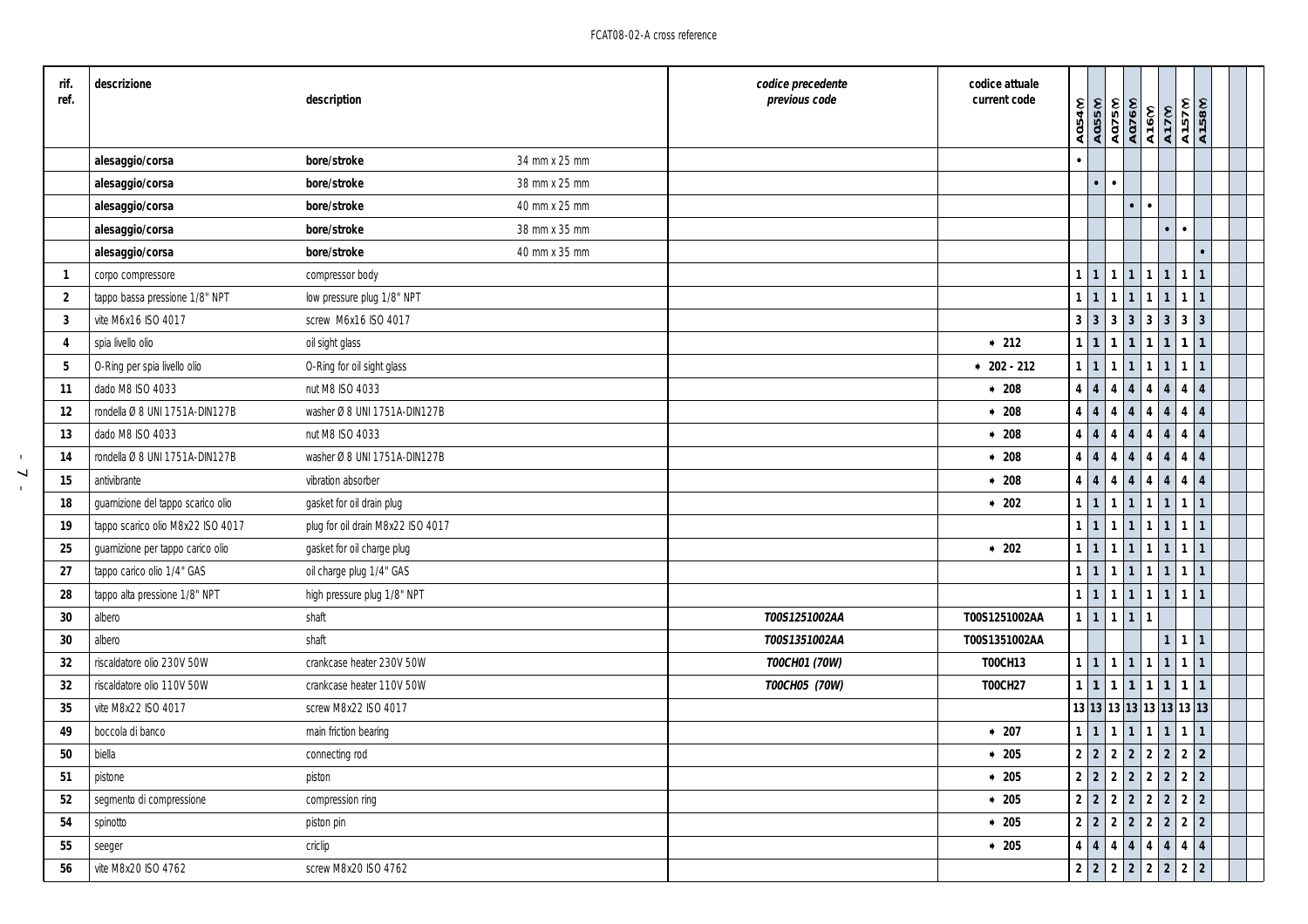| rif.<br>ref. | descrizione                                    | description                                          | codice precedente<br>previous code | codice attuale<br>current code  |                                                                                                                                                                                                                                                                                                                                                 |                         |                |             |                   |              |      |  |
|--------------|------------------------------------------------|------------------------------------------------------|------------------------------------|---------------------------------|-------------------------------------------------------------------------------------------------------------------------------------------------------------------------------------------------------------------------------------------------------------------------------------------------------------------------------------------------|-------------------------|----------------|-------------|-------------------|--------------|------|--|
|              |                                                |                                                      |                                    |                                 | $\begin{array}{l} \textbf{A}0.54 \, \textbf{N} \\ \textbf{A}0.55 \, \textbf{N} \\ \textbf{A}0.75 \, \textbf{N} \\ \textbf{A}0.76 \, \textbf{N} \\ \textbf{A}16 \, \textbf{N} \\ \textbf{A}15 \, \textbf{N} \\ \textbf{A}15 \, \textbf{N} \\ \textbf{A}15 \, \textbf{N} \\ \textbf{A}15 \, \textbf{N} \\ \textbf{A}15 \, \textbf{N} \end{array}$ |                         |                |             |                   |              |      |  |
| 57           | rubinetto di compressione                      | discharge valve                                      |                                    | $\blacktriangleright$ 204       | 1 1 1 1                                                                                                                                                                                                                                                                                                                                         |                         |                | 1 1 1       |                   | $\mathbf{1}$ |      |  |
| 58           | quarnizione rubinetto di compressione          | gasket for discharge valve                           |                                    | $\triangleright$ 202 - 204      | 1 1 1 1                                                                                                                                                                                                                                                                                                                                         |                         | $\mathbf{1}$   | 111         |                   | 1            |      |  |
| 61           | chiavetta                                      | key                                                  |                                    |                                 | 1 1 1 1                                                                                                                                                                                                                                                                                                                                         |                         | $\mathbf{1}$   | 111         |                   | $\vert$ 1    |      |  |
| 63           | boccola di banco                               | main friction bearing                                |                                    | $\blacktriangleright$ 207       | 1 1 1 1                                                                                                                                                                                                                                                                                                                                         |                         | $\mathbf{1}$   | 1111        |                   |              |      |  |
| 66           | guarnizione piastra valvole-corpo              | gasket valve plate-body                              |                                    | $\bullet$ 201 - 202             | 1 1                                                                                                                                                                                                                                                                                                                                             | 11                      | $\mathbf{1}$   | 111         |                   |              |      |  |
| 67           | piastra valvole                                | valve plate                                          |                                    | $\blacktriangleright$ 201       | 1 1 1 1                                                                                                                                                                                                                                                                                                                                         |                         | $\mathbf{1}$   | 111         |                   | $\mathbf{1}$ |      |  |
| 68           | guarnizione piastra valvole-testa              | gasket valve plate-head                              |                                    | $\blacktriangleright$ 201 - 202 | $1 \vert 1 \vert$                                                                                                                                                                                                                                                                                                                               | 111                     | 1              | $\vert$ 1   | $\vert$ 1 $\vert$ | $\mathbf{1}$ |      |  |
| 69           | testa                                          | head                                                 |                                    |                                 | 1 1 1 1                                                                                                                                                                                                                                                                                                                                         |                         | $\mathbf{1}$   | 111         |                   | $\mathbf{1}$ |      |  |
| 70           | vite M8x45 ISO 4014                            | screw M8x45 ISO 4014                                 |                                    |                                 | 10 10 10 10 10 10 10 10 10                                                                                                                                                                                                                                                                                                                      |                         |                |             |                   |              |      |  |
| 77           | piastra terminali                              | terminal plate                                       |                                    | $\bullet$ 206 $*$               | $1 \mid 1 \mid 1 \mid 1 \mid 1 \mid 1 \mid 1 \mid 1$                                                                                                                                                                                                                                                                                            |                         |                |             |                   |              |      |  |
|              | per compressori prodotti fino a Settembre 2000 | * for compressors manufactured untill September 2000 |                                    |                                 |                                                                                                                                                                                                                                                                                                                                                 |                         |                |             |                   |              |      |  |
| 78           | vite di terra M6x8 ISO 7045                    | ground screw M6x8 ISO 7045                           |                                    |                                 | 1 1 1 1                                                                                                                                                                                                                                                                                                                                         |                         | $\mathbf{1}$   | 1111        |                   |              |      |  |
| 81           | quarnizione scatola terminali                  | gasket for terminal box                              |                                    | $202 - 211$                     | 1 1 1 1                                                                                                                                                                                                                                                                                                                                         |                         | $\mathbf{1}$   | 1111        |                   |              |      |  |
| 82           | scatola terminali                              | terminal box                                         |                                    | $\blacktriangleright$ 211       | 1 1 1 1                                                                                                                                                                                                                                                                                                                                         |                         | $\mathbf{1}$   | 111         |                   | -1           |      |  |
| 83           | guarnizione coperchio scatola terminali        | gasket for terminal box cover                        |                                    | $202 - 211$                     | 1 1 1 1                                                                                                                                                                                                                                                                                                                                         |                         | $\mathbf{1}$   | $\vert$ 1   | $\vert$ 1 $\vert$ | $\mathbf{1}$ | 3 ph |  |
| 84           | coperchio scatola terminali                    | terminal box cover                                   |                                    | $\blacktriangleright$ 211       | $1 \vert 1$                                                                                                                                                                                                                                                                                                                                     | $1\vert 1$              | 1              | $\vert$ 1   | $\vert$ 1         | $\mathbf{1}$ | 3 ph |  |
| 85           | vite 4.2x25 ISO 7049                           | screw 4.2x25 ISO 7049                                |                                    | $\blacktriangleright$ 211       | $4 \mid 4$                                                                                                                                                                                                                                                                                                                                      | $\overline{\mathbf{4}}$ | $\vert$ 4<br>4 | $\vert$ 4   | 4 4               |              |      |  |
| 86           | vite M6X16 ISO 4762                            | screw M6X16 ISO 4762                                 |                                    |                                 | $4 \mid 4$                                                                                                                                                                                                                                                                                                                                      | 4 4                     | $\overline{4}$ | $ 4\rangle$ | 4 4               |              |      |  |
| 88           | modulo elettronico di protezione 220V          | electronic module 220V                               | <b>TOOECO1</b>                     | <b>T00EC01</b>                  | 1 1 1 1                                                                                                                                                                                                                                                                                                                                         |                         | $\mathbf{1}$   | $\vert$ 1   | $\mathbf{1}$      | $\mathbf{1}$ | 3 ph |  |
| 88           | modulo elettronico di protezione 110V          | electronic module 110V                               |                                    | <b>T00EC25</b>                  | $1 \mid 1 \mid 1 \mid 1$                                                                                                                                                                                                                                                                                                                        |                         | $\mathbf{1}$   | $\vert$ 1   | 1111              |              | 3 ph |  |
| 89           | dado M4 UNI 7473-DIN 982                       | nut M4 UNI 7473-DIN 982                              |                                    | $\bullet$ 206 $*$               | 6 6 6 6                                                                                                                                                                                                                                                                                                                                         |                         |                | 6 6 6 6     |                   |              |      |  |
|              | per compressori prodotti fino a Settembre 2000 | * for compressors manufactured untill September 2000 |                                    |                                 |                                                                                                                                                                                                                                                                                                                                                 |                         |                |             |                   |              |      |  |
| 91           | barretta connessioni                           | staple bar                                           |                                    | $\blacktriangleright$ 206       | $3 \mid 3 \mid 3 \mid 3$                                                                                                                                                                                                                                                                                                                        |                         | $\mathbf{3}$   |             | $3 \mid 3 \mid 3$ |              |      |  |
| 93           | dado M4 ISO 4033                               | nut M4 ISO 4033                                      |                                    | $\bullet$ 206 $*$               | 6 6 6 6                                                                                                                                                                                                                                                                                                                                         |                         |                | 6666        |                   |              |      |  |
|              | per compressori prodotti fino a Settembre 2000 | * for compressors manufactured untill September 2000 |                                    |                                 |                                                                                                                                                                                                                                                                                                                                                 |                         |                |             |                   |              |      |  |
| 95           | vite M5x16 ISO 4762                            | screw M5x16 ISO 4762                                 |                                    |                                 | 2 2 2 2 2 2 2 2                                                                                                                                                                                                                                                                                                                                 |                         |                |             |                   |              |      |  |
|              | per compressori prodotti fino a Settembre 2000 | * for compressors manufactured untill September 2000 |                                    |                                 |                                                                                                                                                                                                                                                                                                                                                 |                         |                |             |                   |              |      |  |
| 96           | terminale per termistore                       | thermistor terminal                                  |                                    | $\blacktriangleright$ 215       | 1 1 1 1 1 1 1 1                                                                                                                                                                                                                                                                                                                                 |                         |                |             |                   |              | 3 ph |  |
| 101          | filtro di aspirazione                          | suction strainer                                     | T00S1251038-A                      | T00S1251038-A                   | 1 1 1 1 1 1 1 1                                                                                                                                                                                                                                                                                                                                 |                         |                |             |                   |              |      |  |
| 102          | flangia motore                                 | motor cover                                          |                                    |                                 | 1 1 1 1 1 1 1 1                                                                                                                                                                                                                                                                                                                                 |                         |                |             |                   |              |      |  |
| 103          | guarnizione per rubinetto di aspirazione       | gasket for suction valve                             |                                    | $202 - 203$                     | 1 1 1 1 1 1 1 1                                                                                                                                                                                                                                                                                                                                 |                         |                |             |                   |              |      |  |
| 104          | vite M8x20 ISO 4762                            | screw M8x20 ISO 4762                                 |                                    |                                 | $2$ 2 2 2 2 2 2 2                                                                                                                                                                                                                                                                                                                               |                         |                |             |                   |              |      |  |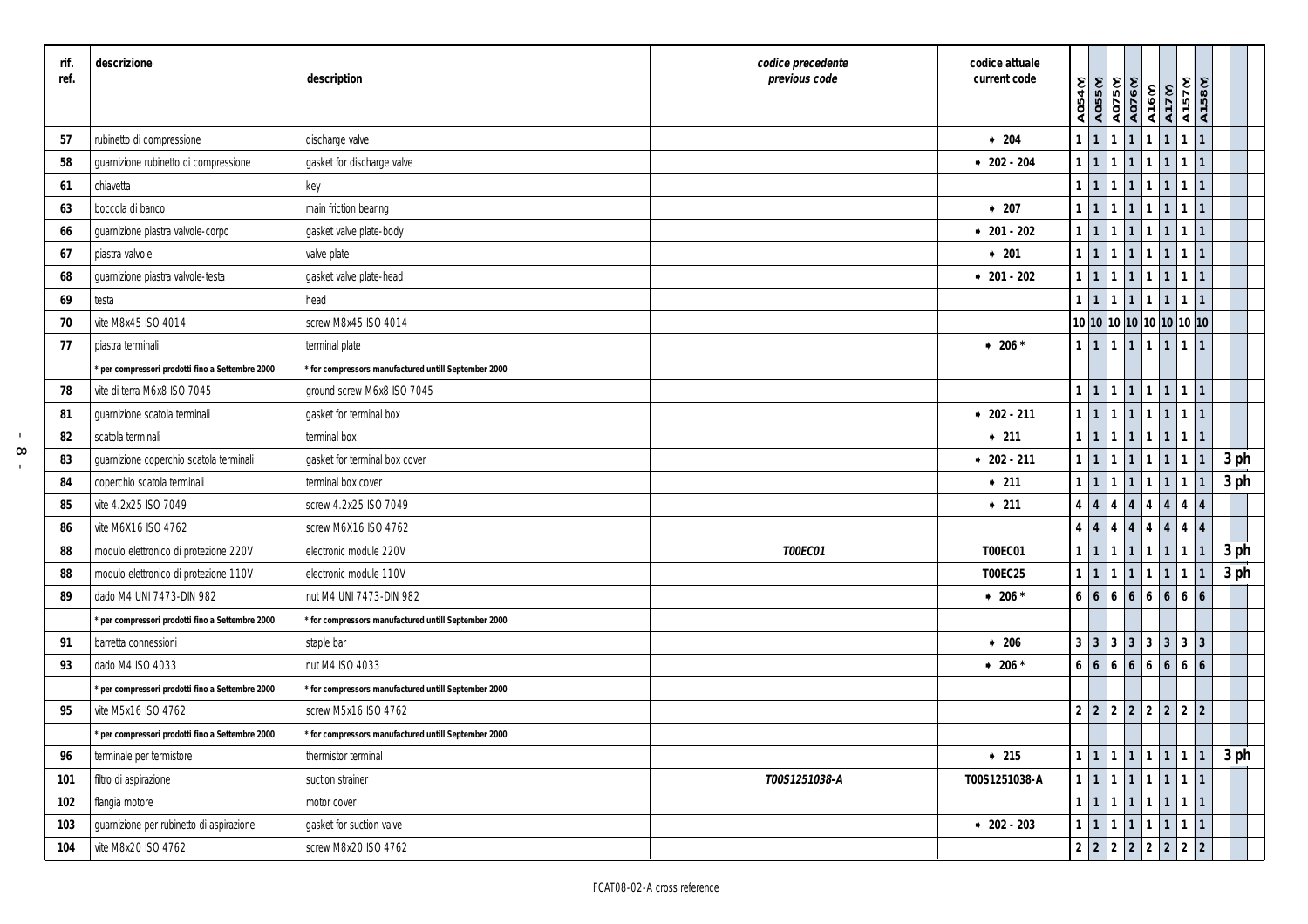| rif.<br>ref. | descrizione                                    | description                                          | codice precedente<br>previous code | codice attuale<br>current code |                                                                                                                                                                                                                  |       |                                        |           |                   |                                                                                                                                                                                                                      |      |
|--------------|------------------------------------------------|------------------------------------------------------|------------------------------------|--------------------------------|------------------------------------------------------------------------------------------------------------------------------------------------------------------------------------------------------------------|-------|----------------------------------------|-----------|-------------------|----------------------------------------------------------------------------------------------------------------------------------------------------------------------------------------------------------------------|------|
|              |                                                |                                                      |                                    |                                | $\begin{array}{l} \hline \textbf{A} \textbf{0.54} \textbf{(V)} \\ \textbf{A} \textbf{0.55} \textbf{(V)} \\ \textbf{A} \textbf{0.75} \textbf{(V)} \\ \textbf{A} \textbf{0.76} \textbf{(V)} \\ \hline \end{array}$ |       |                                        |           |                   | $\begin{array}{c}\n \hline\n A 16 \left\langle Y\right\rangle \\ \hline\n A 17 \left\langle Y\right\rangle \\ \hline\n A 157 \left\langle Y\right\rangle \\ \hline\n A 158 \left\langle Y\right\rangle\n\end{array}$ |      |
| 105          | rubinetto di aspirazione                       | suction valve                                        |                                    | $\blacktriangleright$ 203      | $1 \mid 1 \mid 1 \mid 1$                                                                                                                                                                                         |       | $\mathbf{1}$                           | $\vert$ 1 | $\vert$ 1 $\vert$ |                                                                                                                                                                                                                      |      |
| 110          | tappo ritorno olio 1/8" NPT                    | oil return plug 1/8" NPT                             |                                    |                                |                                                                                                                                                                                                                  | 1 1 1 | $\mathbf{1}$                           | $\vert$ 1 | $\mathbf{1}$      | 1                                                                                                                                                                                                                    |      |
| 111          | vite M8x18 ISO 4017                            | screw M8x18 ISO 4017                                 |                                    |                                |                                                                                                                                                                                                                  |       |                                        |           |                   | 18 18 18 18 18 18 18 18 18                                                                                                                                                                                           |      |
| 113          | vite M10x40 ISO 4017                           | screw M10x40 ISO 4017                                |                                    |                                | $1 \mid 1 \mid 1 \mid 1$                                                                                                                                                                                         |       |                                        |           |                   |                                                                                                                                                                                                                      | 1 ph |
| 113          | vite M10x30 ISO 4017                           | screw M10x30 ISO 4017                                |                                    |                                |                                                                                                                                                                                                                  |       |                                        | 1 1       |                   |                                                                                                                                                                                                                      | 1 ph |
| 113          | vite M10x35 ISO 4017                           | screw M10x35 ISO 4017                                |                                    |                                |                                                                                                                                                                                                                  |       |                                        |           |                   | 1 1                                                                                                                                                                                                                  | 1 ph |
| 113          | vite M10x35 ISO 4017                           | screw M10x35 ISO 4017                                |                                    |                                |                                                                                                                                                                                                                  |       | $1 \mid 1 \mid 1 \mid 1 \mid 1 \mid 1$ |           |                   |                                                                                                                                                                                                                      | 3 ph |
| 113          | vite M10x40 ISO 4017                           | screw M10x40 ISO 4017                                |                                    |                                |                                                                                                                                                                                                                  |       |                                        |           | $\mathbf{1}$      | -1                                                                                                                                                                                                                   | 3 ph |
| 114          | rondella                                       | washer                                               |                                    |                                | 1 1 1 1                                                                                                                                                                                                          |       | $\vert$ 1                              |           | 1111              |                                                                                                                                                                                                                      |      |
| 115          | statore                                        | stator                                               |                                    | $\blacktriangleright$ 213      | $1 \mid 1 \mid 1 \mid 1$                                                                                                                                                                                         |       | $\mathbf{1}$                           | 1         | $\vert$ 1 $\vert$ |                                                                                                                                                                                                                      |      |
| 116          | rotore                                         | rotor                                                |                                    | $\blacktriangleright$ 213      | $1 \mid 1 \mid 1 \mid 1$                                                                                                                                                                                         |       | $\mathbf{1}$                           |           | 1111              |                                                                                                                                                                                                                      |      |
| 117          | guarnizione flangia di aspirazione-corpo       | gasket suction flange-body                           |                                    | $\blacktriangleright$ 202      | $1 \vert$                                                                                                                                                                                                        | 1111  | $\mathbf{1}$                           | $\vert$ 1 | $\vert$ 1 $\vert$ |                                                                                                                                                                                                                      |      |
| 122          | rondella di spallamento                        | shoulder washer                                      |                                    | $\blacktriangleright$ 207      | 1 1 1 1                                                                                                                                                                                                          |       | $\vert$ 1                              |           | 1111              |                                                                                                                                                                                                                      |      |
| 129          | disco lancia olio                              | oil thrower disc                                     |                                    |                                | 1 1 1 1                                                                                                                                                                                                          |       | $\mathbf{1}$                           | $\vert$ 1 | 111               |                                                                                                                                                                                                                      |      |
| 130          | rondella elastica Ø 6 UNI 1751A-DIN 127B       | spring locker washer Ø 6 UNI 1751A-DIN 127B          |                                    |                                | $2$ $2$ $2$ $2$                                                                                                                                                                                                  |       |                                        | 2 2 2 2   |                   |                                                                                                                                                                                                                      |      |
| 132          | vite M6x12 ISO 4017                            | screw M6x12 ISO 4017                                 |                                    |                                |                                                                                                                                                                                                                  |       | 2 2 2 2 2 2 2 2                        |           |                   |                                                                                                                                                                                                                      |      |
| 133          | guarnizione flangia                            | gasket for flange                                    |                                    | $\blacktriangleright$ 202      | $1 \mid 1 \mid 1 \mid 1$                                                                                                                                                                                         |       | $\mathbf{1}$                           |           | 1111              |                                                                                                                                                                                                                      |      |
| 134          | flangia                                        | flange                                               |                                    |                                | 1 1 1 1                                                                                                                                                                                                          |       | $\vert$ 1                              |           | 1111              |                                                                                                                                                                                                                      |      |
| 139          | contrappeso                                    | counterweight                                        |                                    | $\blacktriangleright$ 213      | 1 1 1 1                                                                                                                                                                                                          |       |                                        | 11111     |                   |                                                                                                                                                                                                                      |      |
| N.I.         | distanziale per rotore $h = 16$ mm             | spacer for rotor $h = 16$ mm                         |                                    |                                | 1 1 1 1                                                                                                                                                                                                          |       |                                        |           |                   |                                                                                                                                                                                                                      | 1 ph |
| N.I.         | distanziale per rotore $h = 16$ mm             | spacer for rotor $h = 16$ mm                         |                                    |                                |                                                                                                                                                                                                                  |       | 2 2 2 2 2 2                            |           |                   |                                                                                                                                                                                                                      | 3 ph |
| N.I.         | distanziale per rotore $h = 16$ mm             | spacer for rotor $h = 16$ mm                         |                                    |                                |                                                                                                                                                                                                                  |       |                                        |           |                   | $1\vert 1$                                                                                                                                                                                                           | 3 ph |
| 147          | rondella isolante                              | insulator washer                                     |                                    | $\bullet$ 206 $*$              |                                                                                                                                                                                                                  |       | 2 2 2 2 2 2 2 2                        |           |                   |                                                                                                                                                                                                                      |      |
|              | per compressori prodotti fino a Settembre 2000 | * for compressors manufactured untill September 2000 |                                    |                                |                                                                                                                                                                                                                  |       |                                        |           |                   |                                                                                                                                                                                                                      |      |
| 148          | guarnizione piastra connessioni                | gasket for connections plate                         |                                    | $202 - 214$                    | 1 1 1 1                                                                                                                                                                                                          |       |                                        | 11111     |                   |                                                                                                                                                                                                                      |      |
| 149          | piastra connessioni                            | connections plate                                    |                                    | $\blacktriangleright$ 214      | 1 1 1 1                                                                                                                                                                                                          |       | 1                                      |           | 1111              |                                                                                                                                                                                                                      |      |
| 150          | vite M6x16 ISO 4017                            | screw M6x16 ISO 4017                                 |                                    |                                | 4   4   4   4                                                                                                                                                                                                    |       |                                        | 4 4 4 4   |                   |                                                                                                                                                                                                                      |      |
| 151          | cavetti di connessione                         | connecting cables                                    |                                    | $\bullet$ 206 $*$              |                                                                                                                                                                                                                  |       | 666666666                              |           |                   |                                                                                                                                                                                                                      |      |
|              | per compressori prodotti fino a Settembre 2000 | * for compressors manufactured untill September 2000 |                                    |                                |                                                                                                                                                                                                                  |       |                                        |           |                   |                                                                                                                                                                                                                      |      |
| 152          | vite M6x16 ISO 4017                            | screw M6x16 ISO 4017                                 |                                    |                                |                                                                                                                                                                                                                  |       | $2$ 2 2 2 2 2 2 2                      |           |                   |                                                                                                                                                                                                                      |      |
| 153          | guarnizione per termistori                     | thermistor gasket                                    |                                    | $202 - 215$                    |                                                                                                                                                                                                                  |       | 111111111                              |           |                   |                                                                                                                                                                                                                      |      |
| 154          | guarnizione filtro aspirazione                 | gasket for suction filter                            |                                    | $\blacktriangleright$ 202      |                                                                                                                                                                                                                  |       | 1111111111                             |           |                   |                                                                                                                                                                                                                      |      |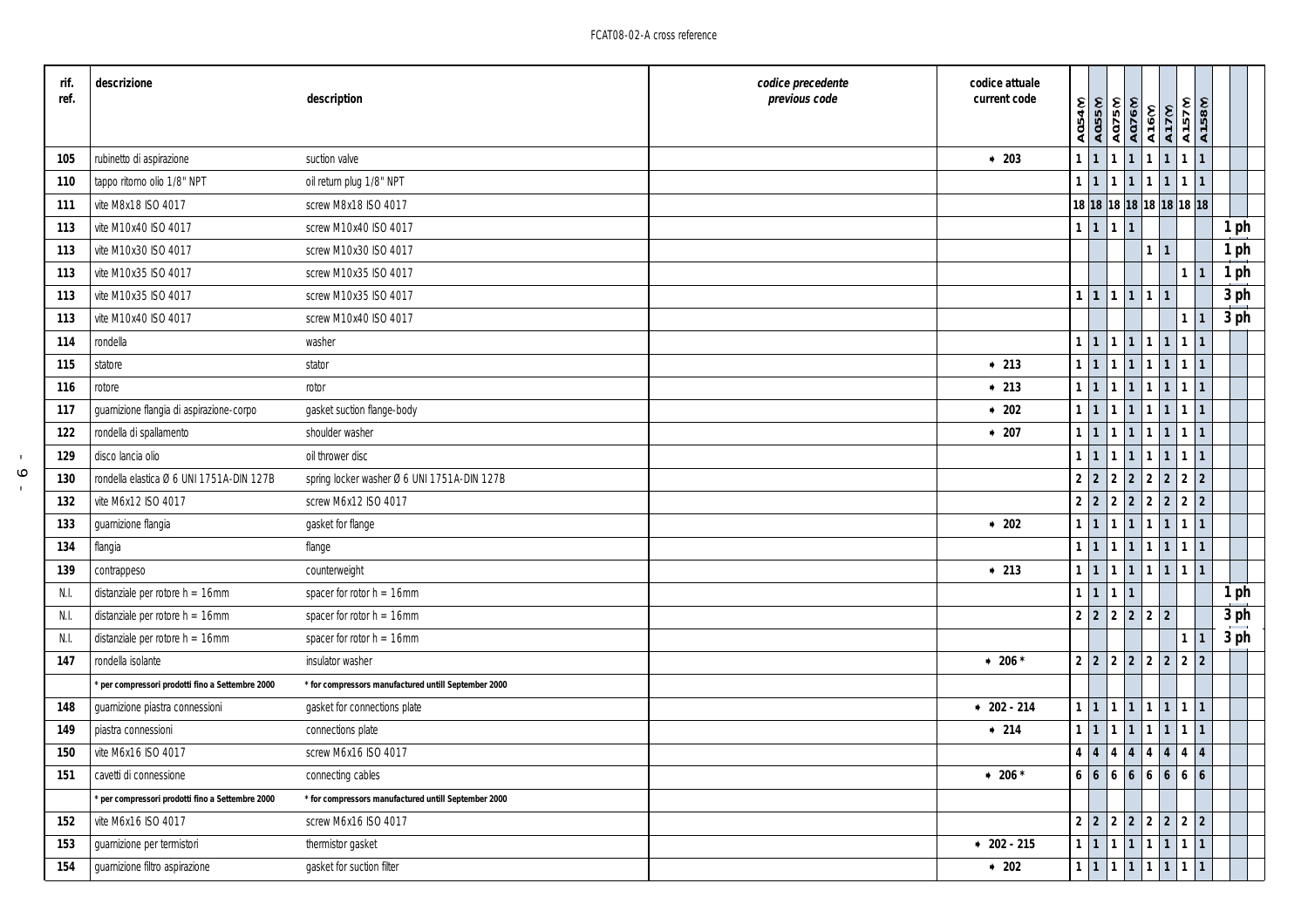| rif.<br>ref. | descrizione                                                                | description                         | codice precedente<br>previous code | codice attuale<br>current code | $\begin{array}{l} \hline {\bf A} {\bf 0.54} \overline{\bf N} \\ \hline {\bf A} {\bf 0.75} \overline{\bf N} \\ {\bf A} {\bf 0.75} \overline{\bf N} \\ {\bf A} {\bf 0.75} \overline{\bf N} \\ {\bf A} {\bf 1.6} \overline{\bf A} \\ {\bf A} {\bf 1.7} \overline{\bf N} \\ {\bf A} {\bf 1.57} \overline{\bf N} \\ {\bf A} {\bf 1.57} \overline{\bf N} \\ {\bf A} {\bf 1.58} \overline{\bf N} \end{array}$ |     |           |           |                 |              |  |
|--------------|----------------------------------------------------------------------------|-------------------------------------|------------------------------------|--------------------------------|--------------------------------------------------------------------------------------------------------------------------------------------------------------------------------------------------------------------------------------------------------------------------------------------------------------------------------------------------------------------------------------------------------|-----|-----------|-----------|-----------------|--------------|--|
|              |                                                                            |                                     |                                    |                                |                                                                                                                                                                                                                                                                                                                                                                                                        |     |           |           |                 |              |  |
| 155          | vite M6x16 ISO 4017                                                        | screw M6x16 ISO 4017                |                                    |                                |                                                                                                                                                                                                                                                                                                                                                                                                        |     |           |           | 2 2 2 2 2 2 2 2 |              |  |
| 156          | protettore elettrotermico                                                  | electrothermal protector            |                                    | $\blacktriangleright$ 217      | 1 1 1 1                                                                                                                                                                                                                                                                                                                                                                                                |     |           |           | 111111          |              |  |
| 157          | staffetta                                                                  | bracket                             |                                    | $\blacktriangleright$ 217      | 1 1                                                                                                                                                                                                                                                                                                                                                                                                    |     | 1 2       |           | 2 2 2 2         |              |  |
|              |                                                                            |                                     |                                    |                                |                                                                                                                                                                                                                                                                                                                                                                                                        |     |           |           |                 |              |  |
|              |                                                                            |                                     |                                    |                                |                                                                                                                                                                                                                                                                                                                                                                                                        |     |           |           |                 |              |  |
|              |                                                                            |                                     |                                    |                                |                                                                                                                                                                                                                                                                                                                                                                                                        |     |           |           |                 |              |  |
|              |                                                                            |                                     |                                    |                                |                                                                                                                                                                                                                                                                                                                                                                                                        |     |           |           |                 |              |  |
|              |                                                                            |                                     |                                    |                                |                                                                                                                                                                                                                                                                                                                                                                                                        |     |           |           |                 |              |  |
|              |                                                                            |                                     |                                    |                                |                                                                                                                                                                                                                                                                                                                                                                                                        |     |           |           |                 |              |  |
|              |                                                                            |                                     |                                    |                                |                                                                                                                                                                                                                                                                                                                                                                                                        |     |           |           |                 |              |  |
|              |                                                                            |                                     |                                    |                                |                                                                                                                                                                                                                                                                                                                                                                                                        |     |           |           |                 |              |  |
|              | <b>ASSIEME RICAMBI</b>                                                     | <b>SPARE PART KITS</b>              |                                    |                                |                                                                                                                                                                                                                                                                                                                                                                                                        |     |           |           |                 |              |  |
|              |                                                                            |                                     |                                    |                                |                                                                                                                                                                                                                                                                                                                                                                                                        |     |           |           |                 |              |  |
| 201          | kit piastra valvole, comprende rif.:                                       | valve plate kit, includes ref .:    | T00S1251006-B                      | T00SK12500                     | 1                                                                                                                                                                                                                                                                                                                                                                                                      |     |           |           |                 |              |  |
|              | $66 - 67 - 68$                                                             |                                     |                                    |                                |                                                                                                                                                                                                                                                                                                                                                                                                        |     |           |           |                 |              |  |
| 201          | kit piastra valvole, comprende rif.:                                       | valve plate kit, includes ref.:     | T00S1251006-B                      | T00SK12501                     |                                                                                                                                                                                                                                                                                                                                                                                                        | 1 1 |           |           | $1\vert1$       |              |  |
|              | $66 - 67 - 68$                                                             |                                     |                                    |                                |                                                                                                                                                                                                                                                                                                                                                                                                        |     |           |           |                 |              |  |
| 201          | kit piastra valvole, comprende rif.:                                       | valve plate kit, includes ref.:     | T00S1251006-B                      | T00SK12502                     |                                                                                                                                                                                                                                                                                                                                                                                                        |     | $\vert$ 1 | $\vert$ 1 |                 | $\mathbf{1}$ |  |
|              | $66 - 67 - 68$                                                             |                                     |                                    |                                |                                                                                                                                                                                                                                                                                                                                                                                                        |     |           |           |                 |              |  |
|              |                                                                            |                                     |                                    |                                |                                                                                                                                                                                                                                                                                                                                                                                                        |     |           |           |                 |              |  |
| 202          | kit guarnizioni, comprende rif.:                                           | gasket kit, includes ref.:          | <b>TOOSKO1</b>                     | T00SK0100                      | $\mathbf{1}$                                                                                                                                                                                                                                                                                                                                                                                           |     |           |           |                 |              |  |
|              | $5 - 18 - 25 - 58 - 66 - 68 - 81 - 83 - 103 - 117 - 133 - 148 - 153 - 154$ |                                     |                                    |                                |                                                                                                                                                                                                                                                                                                                                                                                                        |     |           |           |                 |              |  |
| 202          | kit guarnizioni, comprende rif.:                                           | gasket kit, includes ref.:          | <b>TOOSKO2</b>                     | T00SK0200                      |                                                                                                                                                                                                                                                                                                                                                                                                        | 1 1 |           |           | $1\vert1$       |              |  |
|              | $5 - 18 - 25 - 58 - 66 - 68 - 81 - 83 - 103 - 117 - 133 - 148 - 153 - 154$ |                                     |                                    |                                |                                                                                                                                                                                                                                                                                                                                                                                                        |     |           |           |                 |              |  |
| 202          | kit guarnizioni, comprende rif.:                                           | gasket kit, includes ref.:          | <i><b>TOOSKO3</b></i>              | T00SK0300                      |                                                                                                                                                                                                                                                                                                                                                                                                        |     | $\vert$ 1 | $\vert$ 1 |                 | $\mathbf{1}$ |  |
|              | 5 - 18 - 25 - 58 - 66 - 68 - 81 - 83 - 103 - 117 - 133 - 148 - 153 - 154   |                                     |                                    |                                |                                                                                                                                                                                                                                                                                                                                                                                                        |     |           |           |                 |              |  |
|              |                                                                            |                                     |                                    |                                |                                                                                                                                                                                                                                                                                                                                                                                                        |     |           |           |                 |              |  |
| 203          | kit rubinetto di aspirazione, comprende rif.:                              | suction valve kit, includes ref.:   | T00DS09100S11                      | T00SK100120                    | $1 \mid 1 \mid 1 \mid 1 \mid 1 \mid 1 \mid 1$                                                                                                                                                                                                                                                                                                                                                          |     |           |           |                 |              |  |
|              | $103 - 105$                                                                |                                     |                                    |                                |                                                                                                                                                                                                                                                                                                                                                                                                        |     |           |           |                 |              |  |
|              |                                                                            |                                     |                                    |                                |                                                                                                                                                                                                                                                                                                                                                                                                        |     |           |           |                 |              |  |
| 204          | kit rubinetto di compressione, comprende rif.:                             | discharge valve kit, includes ref.: | T00SDS09050S08                     | T00SK100110                    | 1 1 1 1 1 1 1 1                                                                                                                                                                                                                                                                                                                                                                                        |     |           |           |                 |              |  |
|              | $57 - 58$                                                                  |                                     |                                    |                                |                                                                                                                                                                                                                                                                                                                                                                                                        |     |           |           |                 |              |  |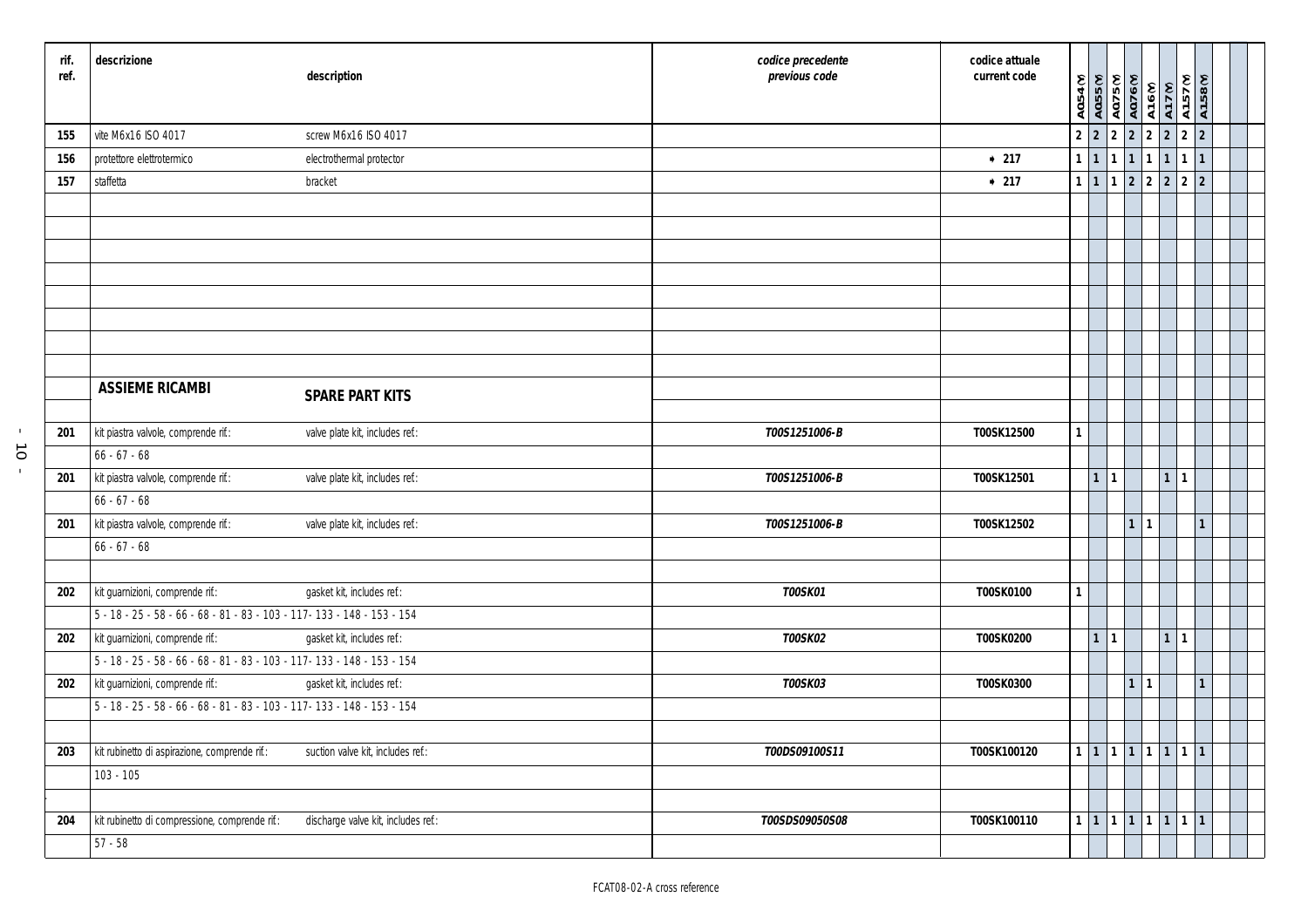| rif.<br>ref. | descrizione                                                                 | description                                          | codice precedente<br>previous code | codice attuale<br>current code | $\begin{array}{l l} \hline \text{A}0.54 \, \text{(N)}\\ \hline \text{A}0.55 \, \text{(N)}\\ \hline \text{A}0.75 \, \text{(N)}\\ \hline \text{A}0.76 \, \text{(N)}\\ \hline \text{A}1.6 \, \text{(N)}\\ \hline \text{A}1.5 \, \text{(N)}\\ \hline \text{A}1.5 \, \text{(N)}\\ \hline \text{A}1.5 \, \text{(N)}\\ \hline \text{A}1.5 \, \text{(N)}\\ \hline \text{A}1.5 \, \text{(N)}\\ \hline \end{array}$ |     |             |   |     |                |  |
|--------------|-----------------------------------------------------------------------------|------------------------------------------------------|------------------------------------|--------------------------------|-----------------------------------------------------------------------------------------------------------------------------------------------------------------------------------------------------------------------------------------------------------------------------------------------------------------------------------------------------------------------------------------------------------|-----|-------------|---|-----|----------------|--|
| 205          | kit pistone/biella, comprende rif.:                                         | connecting rod/piston kit, includes ref.:            | T00S1251004-A + T00S1251003-A      | T00SK130100                    | $\overline{2}$                                                                                                                                                                                                                                                                                                                                                                                            |     |             |   |     |                |  |
|              | $50 - 51 - 52 - 54 - 55$                                                    |                                                      |                                    |                                |                                                                                                                                                                                                                                                                                                                                                                                                           |     |             |   |     |                |  |
| 205          | kit pistone/biella, comprende rif.:                                         | connecting rod/piston kit, includes ref.:            | T00S1351004-A + T00S1251003-A      | T00SK130200                    |                                                                                                                                                                                                                                                                                                                                                                                                           | 2 2 |             |   |     |                |  |
|              | $50 - 51 - 52 - 54 - 55$                                                    |                                                      |                                    |                                |                                                                                                                                                                                                                                                                                                                                                                                                           |     |             |   |     |                |  |
| 205          | kit pistone/biella, comprende rif.:                                         | connecting rod/piston kit, includes ref.:            | T00S1351004-A + T00S1351003-A      | T00SK130300                    |                                                                                                                                                                                                                                                                                                                                                                                                           |     |             |   | 2 2 |                |  |
|              | $50 - 51 - 52 - 54 - 55$                                                    |                                                      |                                    |                                |                                                                                                                                                                                                                                                                                                                                                                                                           |     |             |   |     |                |  |
| 205          | kit pistone/biella, comprende rif.:                                         | connecting rod/piston kit, includes ref.:            | T00S1451004-A + T00S1251003-A      | T00SK130400                    |                                                                                                                                                                                                                                                                                                                                                                                                           |     | $ 2\rangle$ | 2 |     |                |  |
|              | $50 - 51 - 52 - 54 - 55$                                                    |                                                      |                                    |                                |                                                                                                                                                                                                                                                                                                                                                                                                           |     |             |   |     |                |  |
| 205          | kit pistone/biella, comprende rif.:                                         | connecting rod/piston kit, includes ref.:            | T00S1451004-A + T00S1351003-A      | T00SK130500                    |                                                                                                                                                                                                                                                                                                                                                                                                           |     |             |   |     | $\overline{2}$ |  |
|              | $50 - 51 - 52 - 54 - 55$                                                    |                                                      |                                    |                                |                                                                                                                                                                                                                                                                                                                                                                                                           |     |             |   |     |                |  |
|              |                                                                             |                                                      |                                    |                                |                                                                                                                                                                                                                                                                                                                                                                                                           |     |             |   |     |                |  |
| 206          | kit connessioni elettriche 3 ph, comprende rif.:                            | 3 ph electric connections kit, includes ref.:        | T00EC04                            | T00SK260100*                   | 1 1 1 1 1 1 1 1                                                                                                                                                                                                                                                                                                                                                                                           |     |             |   |     |                |  |
|              | 77 - 89 - 91 - 93 - 147 - 151                                               |                                                      |                                    |                                |                                                                                                                                                                                                                                                                                                                                                                                                           |     |             |   |     |                |  |
|              | per compressori prodotti fino a Settembre 2000                              | * for compressors manufactured untill September 2000 |                                    |                                |                                                                                                                                                                                                                                                                                                                                                                                                           |     |             |   |     |                |  |
|              |                                                                             |                                                      |                                    |                                |                                                                                                                                                                                                                                                                                                                                                                                                           |     |             |   |     |                |  |
| 207          | kit boccole, comprende rif.:                                                | friction bearing kit, includes ref.:                 |                                    | T00SK140000                    | $1 \mid 1 \mid 1 \mid 1 \mid 1 \mid 1 \mid 1$                                                                                                                                                                                                                                                                                                                                                             |     |             |   |     |                |  |
|              | $49 - 63 - 122$                                                             |                                                      |                                    |                                |                                                                                                                                                                                                                                                                                                                                                                                                           |     |             |   |     |                |  |
|              |                                                                             |                                                      |                                    |                                |                                                                                                                                                                                                                                                                                                                                                                                                           |     |             |   |     |                |  |
| 208          | kit molleggi in gomma, comprende rif.:                                      | rubber vibration absorber kit, includes ref.:        | <b>T00SSA1</b>                     | T00SK205010                    | $1 \mid 1 \mid 1 \mid 1 \mid 1 \mid 1 \mid 1 \mid 1$                                                                                                                                                                                                                                                                                                                                                      |     |             |   |     |                |  |
|              | $11 - 12 - 13 - 14 - 15$                                                    |                                                      |                                    |                                |                                                                                                                                                                                                                                                                                                                                                                                                           |     |             |   |     |                |  |
|              |                                                                             |                                                      |                                    |                                |                                                                                                                                                                                                                                                                                                                                                                                                           |     |             |   |     |                |  |
| 211          | kit scatola parti elettriche 1 ph, comprende rif.:                          | 1 ph terminal box kit, includes ref.:                | <b>TOOECO9</b>                     | T00SK180100                    | $1 \mid 1 \mid 1 \mid 1 \mid 1 \mid 1 \mid 1 \mid 1$                                                                                                                                                                                                                                                                                                                                                      |     |             |   |     |                |  |
|              | 81 - 82 - 85                                                                |                                                      |                                    |                                |                                                                                                                                                                                                                                                                                                                                                                                                           |     |             |   |     |                |  |
| 211          | kit scatola parti elettriche 3 ph, comprende rif.:                          | 3 ph terminal box kit, includes ref.:                | <b>TOOECO9</b>                     | T00SK180200*                   | $1 \mid 1 \mid 1 \mid 1 \mid 1 \mid 1 \mid 1 \mid 1$                                                                                                                                                                                                                                                                                                                                                      |     |             |   |     |                |  |
|              | 81 - 82 - 83 - 84 - 85                                                      |                                                      |                                    |                                |                                                                                                                                                                                                                                                                                                                                                                                                           |     |             |   |     |                |  |
|              | per compressori prodotti fino a Settembre 2000                              | * for compressors manufactured untill September 2000 |                                    |                                |                                                                                                                                                                                                                                                                                                                                                                                                           |     |             |   |     |                |  |
| 211          | kit scatola parti elettriche 3 ph, comprende rif.<br>81 - 82 - 83 - 84 - 85 | 3 ph terminal box kit, includes ref.:                |                                    | T00SK180300**                  | 1 1 1 1 1 1 1 1                                                                                                                                                                                                                                                                                                                                                                                           |     |             |   |     |                |  |
|              |                                                                             |                                                      |                                    |                                |                                                                                                                                                                                                                                                                                                                                                                                                           |     |             |   |     |                |  |
|              | * per compressori prodotti da Ottobre 2000                                  | ** for compressors manufactured from October 2000    |                                    |                                |                                                                                                                                                                                                                                                                                                                                                                                                           |     |             |   |     |                |  |
| 212          | kit spia livello olio, comprende rif.:                                      | oil sight glass kit, includes ref.:                  | <b>T00S0S1</b>                     | T00SK170100                    | $1$ 1 1 1 1 1 1 1 1                                                                                                                                                                                                                                                                                                                                                                                       |     |             |   |     |                |  |
|              | $4 - 5$                                                                     |                                                      |                                    |                                |                                                                                                                                                                                                                                                                                                                                                                                                           |     |             |   |     |                |  |
|              |                                                                             |                                                      |                                    |                                |                                                                                                                                                                                                                                                                                                                                                                                                           |     |             |   |     |                |  |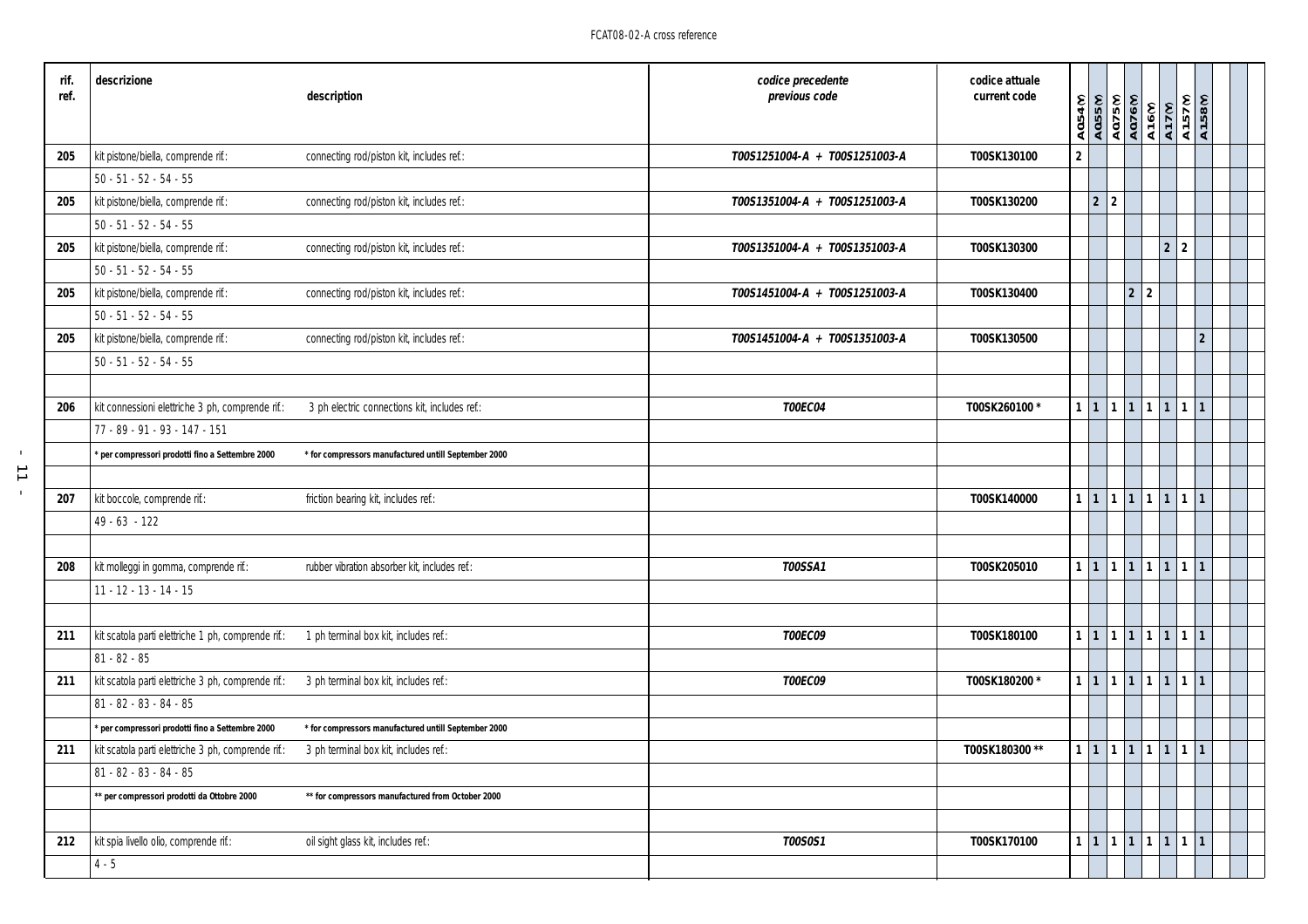| rif.<br>ref. | descrizione<br>description                                                                         | codice precedente<br>previous code | codice attuale<br>current code |                                                                                                                                                                                                                                                                                  |           |   |              |     |  |
|--------------|----------------------------------------------------------------------------------------------------|------------------------------------|--------------------------------|----------------------------------------------------------------------------------------------------------------------------------------------------------------------------------------------------------------------------------------------------------------------------------|-----------|---|--------------|-----|--|
|              |                                                                                                    |                                    |                                | $\begin{array}{l} \hline {\bf A} {\bf 0.54(N)} \\ \hline {\bf A} {\bf 0.55(N)} \\ {\bf A} {\bf 0.75(N)} \\ {\bf A} {\bf 0.76(N)} \\ {\bf A} {\bf 1.6(N)} \\ {\bf A} {\bf 1.57(N)} \\ {\bf A} {\bf 1.57(N)} \\ {\bf A} {\bf 1.58(N)} \\ \hline {\bf A} {\bf 1.58(N)} \end{array}$ |           |   |              |     |  |
| 213          | motore elettrico completo 0.37 kW (0.5 HP)<br>complete electric motor 0.37 kW (0.5 HP)             |                                    |                                |                                                                                                                                                                                                                                                                                  |           |   |              |     |  |
|              | 230/1/50 DOL                                                                                       | T00RS01M                           | T00SK230110                    | 1 1                                                                                                                                                                                                                                                                              |           |   |              |     |  |
|              | 230-400/3/50 DOL                                                                                   | T00RS01A                           | T00SK230111                    | 1 1                                                                                                                                                                                                                                                                              |           |   |              |     |  |
|              | 115/1/60 DOL                                                                                       |                                    | T00SK230114                    | 1 1                                                                                                                                                                                                                                                                              |           |   |              |     |  |
|              | 230-400/3/60 DOL                                                                                   |                                    | T00SK230116                    | 1 1                                                                                                                                                                                                                                                                              |           |   |              |     |  |
| 213          | complete electric motor 0.5 kW (0.75 HP)<br>motore elettrico completo 0.5 kW (0.75 HP)             |                                    |                                |                                                                                                                                                                                                                                                                                  |           |   |              |     |  |
|              | 230/1/50 DOL                                                                                       | T00RS01M                           | T00SK230110                    |                                                                                                                                                                                                                                                                                  | 111       |   |              |     |  |
|              | 230-400/3/50 DOL                                                                                   | T00RS01A                           | T00SK230111                    |                                                                                                                                                                                                                                                                                  | 1 1       |   |              |     |  |
|              | 115/1/60 DOL                                                                                       |                                    | T00SK230114                    |                                                                                                                                                                                                                                                                                  | $1\vert1$ |   |              |     |  |
|              | 230-400/3/60 DOL                                                                                   |                                    | T00SK230116                    |                                                                                                                                                                                                                                                                                  | 1 1       |   |              |     |  |
| 213          | motore elettrico completo 0.75 kW (1 HP)<br>complete electric motor 0.75 kW (1 HP)                 |                                    |                                |                                                                                                                                                                                                                                                                                  |           |   |              |     |  |
|              | 230/1/50 DOL                                                                                       | <b>T00RS02M</b>                    | T00SK230210                    |                                                                                                                                                                                                                                                                                  |           | 1 |              |     |  |
|              | 230-400/3/50 DOL                                                                                   | T00RS02A                           | T00SK230211                    |                                                                                                                                                                                                                                                                                  |           | 1 |              |     |  |
|              | 208-230/1/60 DOL                                                                                   |                                    | T00SK230215                    |                                                                                                                                                                                                                                                                                  |           | 1 |              |     |  |
|              | 230-400/3/60 DOL                                                                                   |                                    | T00SK230216                    |                                                                                                                                                                                                                                                                                  |           | 1 |              |     |  |
| 213          | motore elettrico completo 0.75 kW (1 HP)<br>complete electric motor 0.75 kW (1 HP)                 |                                    |                                |                                                                                                                                                                                                                                                                                  |           |   |              |     |  |
|              | 230/1/50 DOL                                                                                       | <b>TOORSO2M</b>                    | T00SK230230                    |                                                                                                                                                                                                                                                                                  |           |   | $\mathbf{1}$ |     |  |
|              | 230-400/3/50 DOL                                                                                   | T00RS02A                           | T00SK230231                    |                                                                                                                                                                                                                                                                                  |           |   | $\mathbf{1}$ |     |  |
|              | 208-230/1/60 DOL                                                                                   |                                    | T00SK230235                    |                                                                                                                                                                                                                                                                                  |           |   | $\mathbf{1}$ |     |  |
|              | 230-400/3/60 DOL                                                                                   |                                    |                                |                                                                                                                                                                                                                                                                                  |           |   | $\mathbf{1}$ |     |  |
| 213          | motore elettrico completo 1.1 kW (1.5 HP)<br>complete electric motor 1.1 kW (1.5 HP)               |                                    |                                |                                                                                                                                                                                                                                                                                  |           |   |              |     |  |
|              | 230/1/50 DOL                                                                                       | T00RS03M                           | T00SK230310                    |                                                                                                                                                                                                                                                                                  |           |   |              | 1 1 |  |
|              | 230-400/3/50 DOL                                                                                   | T00RS03A                           | T00SK230311                    |                                                                                                                                                                                                                                                                                  |           |   |              | 1 1 |  |
|              | 230-400/3/60 DOL                                                                                   |                                    |                                |                                                                                                                                                                                                                                                                                  |           |   |              | 1 1 |  |
|              |                                                                                                    |                                    |                                |                                                                                                                                                                                                                                                                                  |           |   |              |     |  |
| 214          | kit piastra connessioni elett. 1 ph, comprende rif.: 1 ph electric connections kit, includes ref.: | <b>TOOECO3</b>                     | T00SK260400                    | $1 \mid 1 \mid 1 \mid 1 \mid 1 \mid 1 \mid 1$                                                                                                                                                                                                                                    |           |   |              |     |  |
|              | $148 - 149$                                                                                        |                                    |                                |                                                                                                                                                                                                                                                                                  |           |   |              |     |  |
|              |                                                                                                    |                                    |                                |                                                                                                                                                                                                                                                                                  |           |   |              |     |  |
| 214          | kit piastra connessioni elett. 3 ph, comprende rif.: 3 ph electric connections kit, includes ref.: | <b>TOOECO2</b>                     | T00SK260200                    | 1 1 1 1 1 1 1 1                                                                                                                                                                                                                                                                  |           |   |              |     |  |
|              | 148 - 149                                                                                          |                                    |                                |                                                                                                                                                                                                                                                                                  |           |   |              |     |  |
|              |                                                                                                    |                                    |                                |                                                                                                                                                                                                                                                                                  |           |   |              |     |  |
|              |                                                                                                    |                                    |                                |                                                                                                                                                                                                                                                                                  |           |   |              |     |  |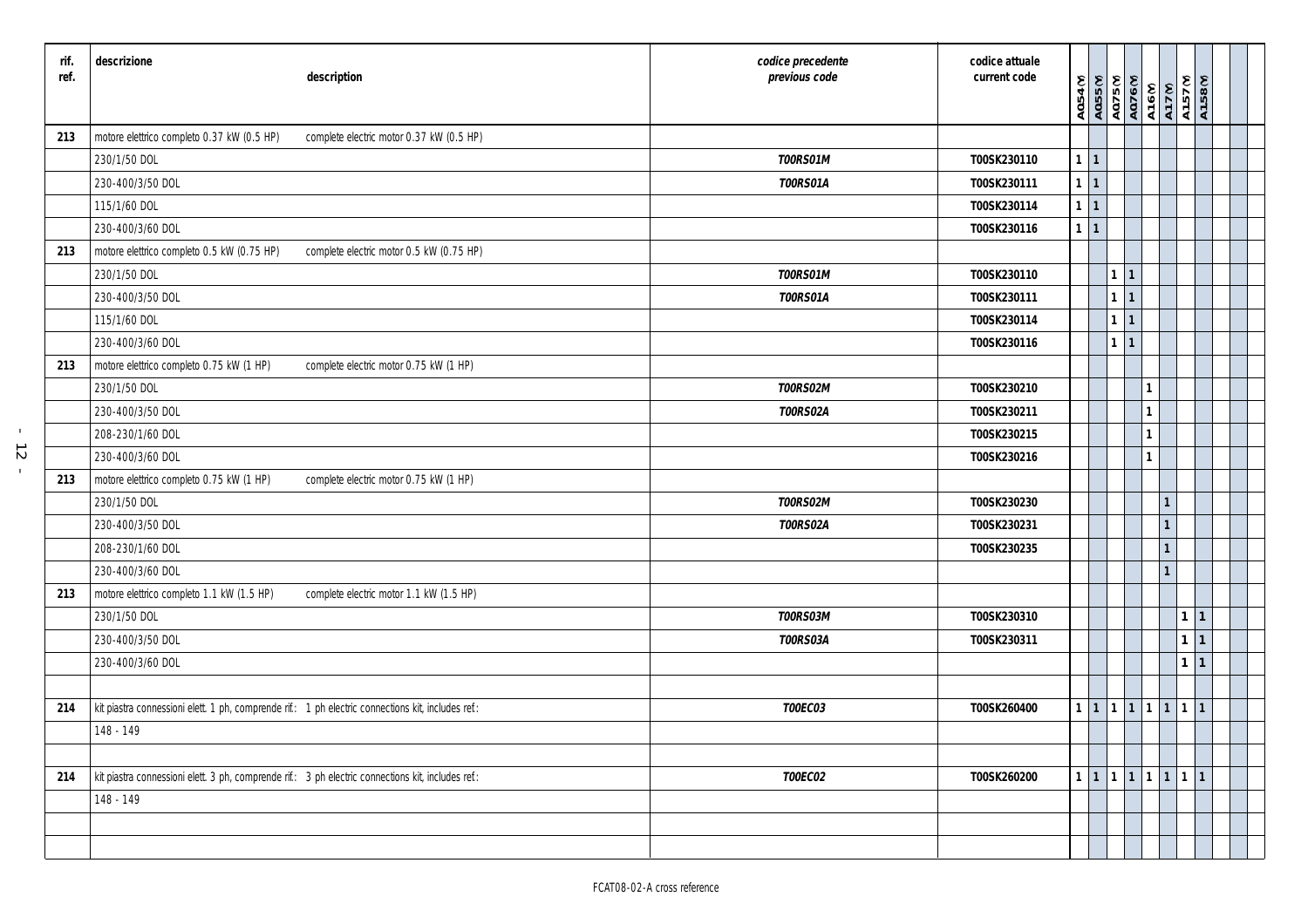| rif.<br>ref. | descrizione                                         | description                                    | codice precedente<br>previous code | codice attuale<br>current code | $\begin{array}{l} \textbf{A0.054} \, (N) \\ \textbf{A0.55} \, (N) \\ \textbf{A0.75} \, (N) \\ \textbf{A0.76} \, (N) \\ \textbf{A16} \, (N) \\ \textbf{A15} \, (N) \\ \textbf{A1.57} \, (N) \\ \textbf{A1.58} \, (N) \\ \textbf{A1.58} \, (N) \\ \end{array}$ |     |   |                           |                   |  |
|--------------|-----------------------------------------------------|------------------------------------------------|------------------------------------|--------------------------------|--------------------------------------------------------------------------------------------------------------------------------------------------------------------------------------------------------------------------------------------------------------|-----|---|---------------------------|-------------------|--|
| 215          | kit terminali termistori 3 ph, comprende rif.:      | 3 ph thermistor connectors kit, includes ref.: | T00EC05                            | T00SK260300                    | $1 \vert 1 \vert$                                                                                                                                                                                                                                            | 1 1 | 1 |                           | 1111              |  |
|              | 96 - 153                                            |                                                |                                    |                                |                                                                                                                                                                                                                                                              |     |   |                           |                   |  |
|              |                                                     |                                                |                                    |                                |                                                                                                                                                                                                                                                              |     |   |                           |                   |  |
| 216          | kit scatola con parti elettriche 230/1/50           | box with 230/1/50 parts                        | SZ-SPM1                            | <b>T00EC100</b>                | 1 1 1 1                                                                                                                                                                                                                                                      |     |   |                           |                   |  |
| 216          | kit scatola con parti elettriche 230/1/50           | box with 230/1/50 parts                        | SZ-SPM2                            | <b>T00EC300</b>                |                                                                                                                                                                                                                                                              |     |   | $1\vert1$                 |                   |  |
| 216          | kit scatola con parti elettriche 230/1/50           | box with 230/1/50 parts                        | SZ-SPM3                            | <b>T00EC400</b>                |                                                                                                                                                                                                                                                              |     |   |                           | 1 1               |  |
| 216          | kit scatola con parti elettriche 230/1/60           | box with 230/1/60 parts                        |                                    | <b>T00EC200</b>                | 1 1 1 1 1 1                                                                                                                                                                                                                                                  |     |   |                           |                   |  |
| 216          | kit scatola con parti elettriche 230/1/60           | box with 230/1/60 parts                        |                                    | <b>T00EC500</b>                |                                                                                                                                                                                                                                                              |     |   |                           | 1 1               |  |
| 216          | kit scatola con parti elettriche 115/1/60           | box with 115/1/60 parts                        |                                    | T00EC210                       | $1\vert 1$                                                                                                                                                                                                                                                   |     |   |                           |                   |  |
| 216          | kit scatola con parti elettriche 115/1/60           | box with 115/1/60 parts                        |                                    | <b>T00EC220</b>                |                                                                                                                                                                                                                                                              | 1 1 |   |                           |                   |  |
| 216          | kit scatola con parti elettriche 115/1/60           | box with 115/1/60 parts                        |                                    | T00EC230                       |                                                                                                                                                                                                                                                              |     |   | $\mathbf{1}$<br>$\vert$ 1 |                   |  |
|              | comprende: condensatore di marcia                   | includes: start capacitor                      |                                    |                                |                                                                                                                                                                                                                                                              |     |   |                           |                   |  |
|              | condensatore di avviamento                          | run capacitor                                  |                                    |                                |                                                                                                                                                                                                                                                              |     |   |                           |                   |  |
|              | relais                                              | relay                                          |                                    |                                |                                                                                                                                                                                                                                                              |     |   |                           |                   |  |
|              |                                                     |                                                |                                    |                                |                                                                                                                                                                                                                                                              |     |   |                           |                   |  |
| 217          | kit protezione elettrotermica 1 ph, comprende rif.: | electrothermal protection kit, includes ref.:  |                                    | T00SK260500                    | 1 1 1 1 1 1                                                                                                                                                                                                                                                  |     |   |                           |                   |  |
|              | $156 - 157$                                         |                                                |                                    |                                |                                                                                                                                                                                                                                                              |     |   |                           |                   |  |
| 217          | kit protezione elettrotermica 1 ph, comprende rif.: | electrothermal protection kit, includes ref.:  |                                    | T00SK260600                    |                                                                                                                                                                                                                                                              |     |   |                           | $1 \vert 1 \vert$ |  |
|              | 156 - 157                                           |                                                |                                    |                                |                                                                                                                                                                                                                                                              |     |   |                           |                   |  |
|              |                                                     |                                                |                                    |                                |                                                                                                                                                                                                                                                              |     |   |                           |                   |  |
|              |                                                     |                                                |                                    |                                |                                                                                                                                                                                                                                                              |     |   |                           |                   |  |
|              |                                                     |                                                |                                    |                                |                                                                                                                                                                                                                                                              |     |   |                           |                   |  |
|              |                                                     |                                                |                                    |                                |                                                                                                                                                                                                                                                              |     |   |                           |                   |  |
|              |                                                     |                                                |                                    |                                |                                                                                                                                                                                                                                                              |     |   |                           |                   |  |
|              |                                                     |                                                |                                    |                                |                                                                                                                                                                                                                                                              |     |   |                           |                   |  |
|              |                                                     |                                                |                                    |                                |                                                                                                                                                                                                                                                              |     |   |                           |                   |  |
|              |                                                     |                                                |                                    |                                |                                                                                                                                                                                                                                                              |     |   |                           |                   |  |
|              |                                                     |                                                |                                    |                                |                                                                                                                                                                                                                                                              |     |   |                           |                   |  |
|              |                                                     |                                                |                                    |                                |                                                                                                                                                                                                                                                              |     |   |                           |                   |  |
|              |                                                     |                                                |                                    |                                |                                                                                                                                                                                                                                                              |     |   |                           |                   |  |
|              |                                                     |                                                |                                    |                                |                                                                                                                                                                                                                                                              |     |   |                           |                   |  |
|              |                                                     |                                                |                                    |                                |                                                                                                                                                                                                                                                              |     |   |                           |                   |  |